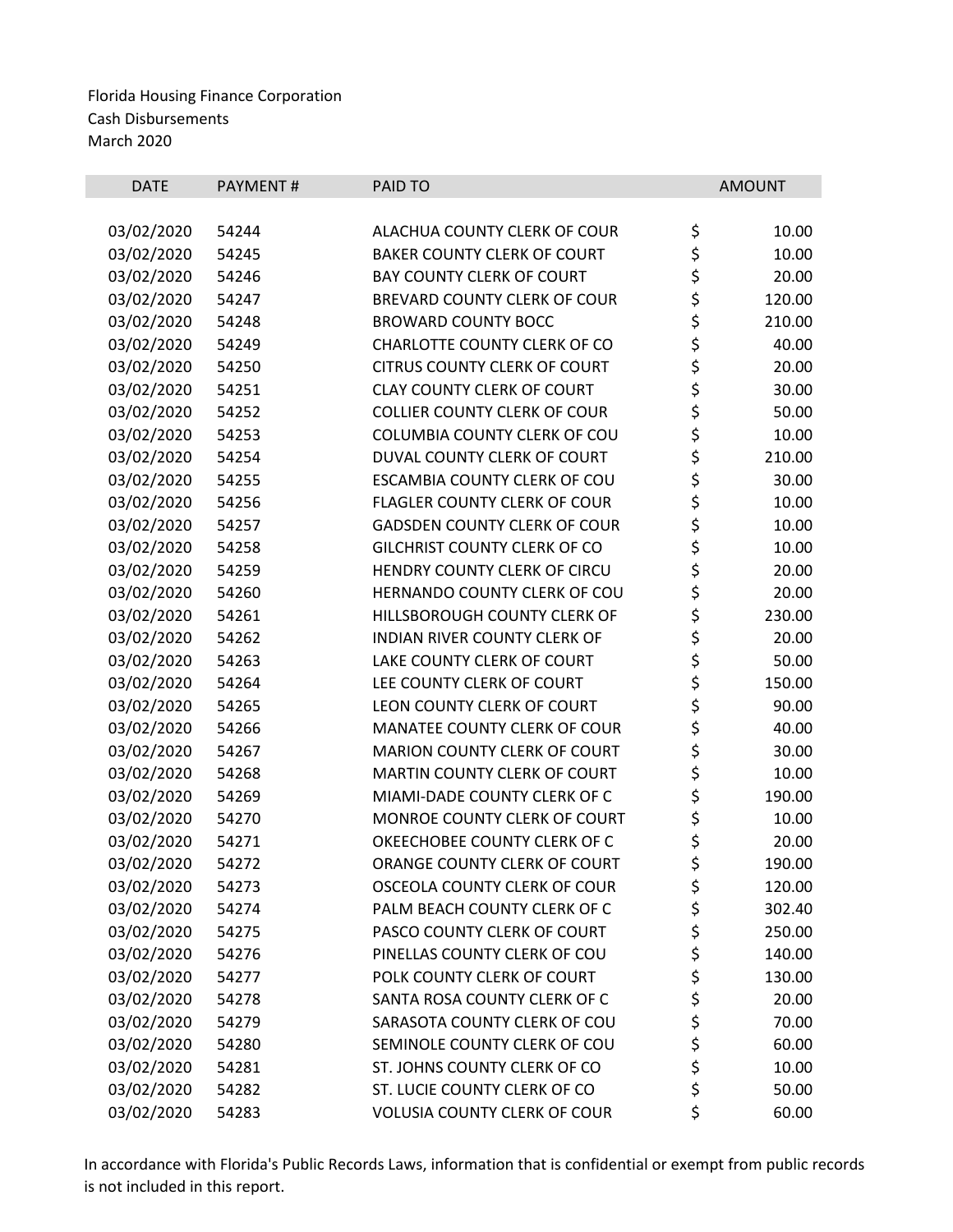| <b>DATE</b> | PAYMENT#    | PAID TO                             |             | <b>AMOUNT</b> |
|-------------|-------------|-------------------------------------|-------------|---------------|
| 03/02/2020  | 54284       | <b>BROWARD COUNTY BOCC</b>          | \$          | 220.00        |
| 03/02/2020  | 54285       | MIAMI-DADE COUNTY CLERK OF C        | \$          | 200.00        |
| 03/03/2020  | EFT00015026 | <b>DAVID MERCK</b>                  | \$          | 79.00         |
| 03/03/2020  | EFT00015027 | <b>DEBBIE WEDOE</b>                 | \$          | 192.68        |
| 03/03/2020  | EFT00015028 | <b>EXEMPT</b>                       |             | 1.40          |
| 03/03/2020  | EFT00015029 | <b>JENNIFER GUILLERMO</b>           | \$ \$ \$ \$ | 79.00         |
| 03/03/2020  | EFT00015030 | <b>JUSTIN EVANS</b>                 |             | 79.00         |
| 03/03/2020  | EFT00015031 | <b>EXEMPT</b>                       |             | 99.00         |
| 03/03/2020  | EFT00015032 | <b>ROBIN FOWLER</b>                 | \$          | 245.20        |
| 03/04/2020  | 54286       | FLORIDA DEPARTMENT OF STATE         | \$          | 42.88         |
| 03/04/2020  | 54287       | ADVANCED BUSINESS SYSTEMS           | \$          | 2,958.22      |
| 03/04/2020  | 54288       | ALLEN, NORTON & BLUE, INC.          | \$          | 183.50        |
| 03/04/2020  | 54289       | AMERINATIONAL COMMUNITY SERV        | \$          | 3,733.00      |
| 03/04/2020  | 54290       | <b>BOWMAN PROMOTIONALSPECIALTIE</b> | \$          | 3,348.13      |
| 03/04/2020  | 54291       | <b>BROWARD COUNTY BOCC</b>          | \$          | 10.00         |
| 03/04/2020  | 54292       | <b>CITRUS COUNTY CLERK OF COURT</b> |             | 10.00         |
| 03/04/2020  | 54293       | ESCAMBIA COUNTY CLERK OF COU        | \$<br>\$    | 30.00         |
| 03/04/2020  | 54294       | <b>GADSDEN COUNTY CLERK OF COUR</b> | \$          | 20.00         |
| 03/04/2020  | 54295       | HILLSBOROUGH COUNTY CLERK OF        | \$          | 10.00         |
| 03/04/2020  | 54296       | COURTCALL                           | \$          | 65.00         |
| 03/04/2020  | 54297       | <b>ESPYR</b>                        | \$          | 362.49        |
| 03/04/2020  | 54298       | <b>FEDERAL EXPRESS CORP</b>         | \$          | 307.29        |
| 03/04/2020  | 54299       | FIRST HOUSING DEVELOPMENT CO        | \$          | 457.17        |
| 03/04/2020  | 54300       | FLORIDA DEPARTMENT OF STATE         | \$          | 523.74        |
| 03/04/2020  | 54301       | <b>KELLY SERVICES INC</b>           | \$          | 400.00        |
| 03/04/2020  | 54302       | <b>L-SOFT INTERNATIONAL</b>         |             | 626.83        |
| 03/04/2020  | 54303       | LATHAM, LUNA, EDEN & BEAUDIN        | \$<br>\$    | 140.50        |
| 03/04/2020  | 54304       | THE LSH GROUP LLC                   | \$          | 4,934.00      |
| 03/04/2020  | 54305       | <b>NORTHSIDE PROPERTY II LTD</b>    | \$          | 500.00        |
| 03/04/2020  | 54306       | <b>OFFICE DEPOT</b>                 | \$          | 157.79        |
| 03/04/2020  | 54307       | <b>SHRED-IT USA</b>                 | \$          | 103.11        |
| 03/04/2020  | 54308       | <b>TARGET PRINT &amp; MAIL</b>      | \$          | 431.46        |
| 03/04/2020  | 54309       | TRANSAMERICA LIFE INSURANCE         | \$          | 464.95        |
| 03/04/2020  | 54310       | UNITED DATA TECHNOLOGIES INC        | \$          | 7,105.00      |
| 03/06/2020  | EFT00015033 | OSCEOLA COUNTY BOCC - POOL C        | \$          | 301,963.00    |
| 03/06/2020  | EFT00015034 | <b>CHRIS HIRST</b>                  | \$          | 79.00         |
| 03/06/2020  | EFT00015035 | HERNANDO COUNTY HOUSING AUTH        | \$          | 11,669.71     |
| 03/06/2020  | EFT00015036 | <b>LEADER MORTGAGE MASTER</b>       | \$          | 37,500.00     |
| 03/06/2020  | EFT00015037 | <b>MARISA BUTTON</b>                | \$          | 430.03        |
| 03/06/2020  | EFT00015038 | GULFSTREAM GOODWILL IND INC         | \$          | 139,459.11    |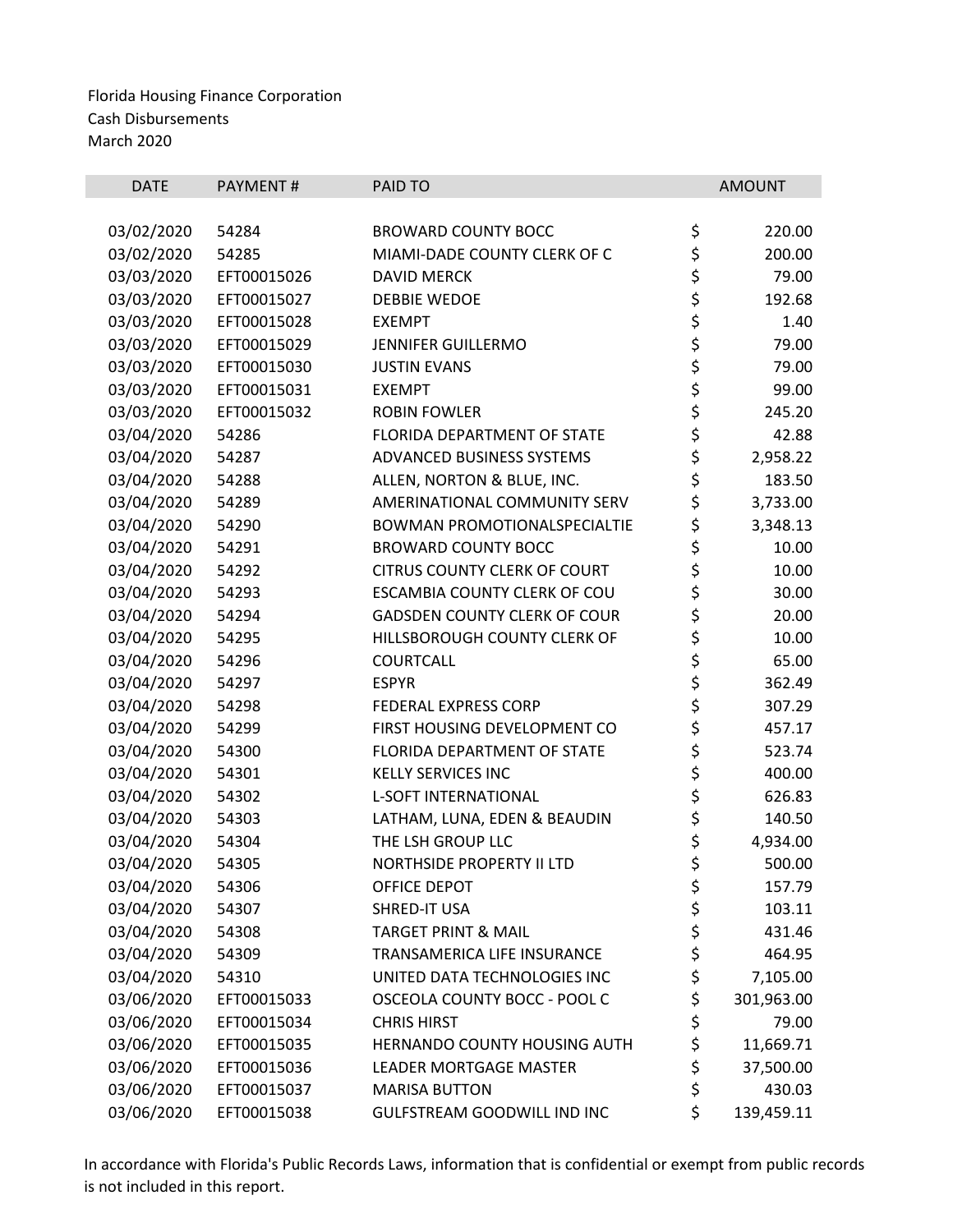| <b>DATE</b> | <b>PAYMENT#</b> | PAID TO                             |          | <b>AMOUNT</b> |
|-------------|-----------------|-------------------------------------|----------|---------------|
|             |                 |                                     |          |               |
| 03/11/2020  | 54311           | AMERINATIONAL COMMUNITY SERV        | \$       | 3,947.50      |
| 03/11/2020  | 54312           | <b>BIG BEND CHAPTER PAF</b>         | \$       | 18.00         |
| 03/11/2020  | 54313           | <b>BOWSTERN LLC</b>                 | \$       | 13,150.00     |
| 03/11/2020  | 54314           | CORPORATE ORGANIZATIONAL INN        | \$       | 300.00        |
| 03/11/2020  | 54315           | <b>FEDERAL EXPRESS CORP</b>         | \$<br>\$ | 344.39        |
| 03/11/2020  | 54316           | FLORIDA DEPARTMENT OF STATE         |          | 247.52        |
| 03/11/2020  | 54317           | FLORIDA HOUSING COALITION, I        | \$       | 33,437.50     |
| 03/11/2020  | 54318           | FOR THE RECORD REPORTING, IN        | \$<br>\$ | 909.00        |
| 03/11/2020  | 54319           | <b>MARQUIS PARTNERS LTD</b>         |          | 3,000.00      |
| 03/11/2020  | 54320           | MEDCOM                              | \$       | 261.00        |
| 03/11/2020  | 54321           | SELTZER MANAGEMENT GROUP, IN        | \$       | 7,758.00      |
| 03/11/2020  | EFT00015062     | <b>ANGELIKI SELLERS</b>             | \$       | 474.40        |
| 03/11/2020  | EFT00015063     | <b>GULFSTREAM GOODWILL IND INC</b>  | \$       | 113,495.74    |
| 03/11/2020  | EFT00015064     | AFFORDABLE HOMEOWNERSHIP FOU        | \$       | 3,900.00      |
| 03/11/2020  | EFT00015065     | <b>BRIGHT COMMUNITY TRUST</b>       | \$       | 600.00        |
| 03/11/2020  | EFT00015066     | CENTRO DE AYUDA PARA LOS HIS        | \$       | 8,500.00      |
| 03/11/2020  | EFT00015067     | <b>COMPREHENSIVE HOUSING RESOUR</b> | \$       | 28,950.00     |
| 03/11/2020  | EFT00015068     | <b>CONSOLIDATED CREDIT SOLUTION</b> | \$       | 2,150.00      |
| 03/11/2020  | EFT00015069     | CONSUMER DEBT COUNSELORS INC        | \$       | 23,075.00     |
| 03/11/2020  | EFT00015070     | CORPORATION TO DEVELOP COMMU        | \$       | 4,925.00      |
| 03/11/2020  | EFT00015071     | CREDIT CARD MANAGEMENT SERVI        | \$       | 12,900.00     |
| 03/11/2020  | EFT00015072     | DEBT MANAGEMENT CREDIT COUNS        | \$       | 675.00        |
| 03/11/2020  | EFT00015073     | H.E.L.P. COMMUNITY DEVELOPME        | \$       | 6,925.00      |
| 03/11/2020  | EFT00015074     | HANDS OF CENTRAL FLORIDA INC        | \$       | 25,275.00     |
| 03/16/2020  | 54322           | <b>BROWARD COUNTY BOCC</b>          | \$       | 10.00         |
| 03/16/2020  | 54323           | LAKE COUNTY CLERK OF COURT          | \$       | 10.00         |
| 03/16/2020  | 54324           | LEE COUNTY CLERK OF COURT           |          | 10.00         |
| 03/16/2020  | 54325           | MIAMI-DADE COUNTY CLERK OF C        | \$<br>\$ | 20.00         |
| 03/16/2020  | 54326           | NASSAU COUNTY CLERK OF COURT        | \$       | 10.00         |
| 03/16/2020  | 54327           | OKALOOSA COUNTY CLERK OF COU        | \$       | 10.00         |
| 03/16/2020  | 54328           | ORANGE COUNTY CLERK OF COURT        | \$       | 10.00         |
| 03/16/2020  | 54329           | OSCEOLA COUNTY CLERK OF COUR        | \$       | 10.00         |
| 03/16/2020  | 54330           | POLK COUNTY CLERK OF COURT          | \$       | 10.00         |
| 03/16/2020  | 54331           | SEMINOLE COUNTY CLERK OF COU        | \$       | 10.00         |
| 03/16/2020  | 54332           | ST. JOHNS COUNTY CLERK OF CO        | \$       | 10.00         |
| 03/17/2020  | 54333           | ALLEN, NORTON & BLUE, INC.          |          | 75.00         |
| 03/17/2020  | 54334           | ESCAMBIA COUNTY CLERK OF COU        | \$<br>\$ | 50.00         |
| 03/17/2020  | 54335           | HERNANDO COUNTY CLERK OF COU        | \$       | 50.00         |
| 03/17/2020  | 54336           | <b>DILGER LLC</b>                   | \$       | 675.00        |
| 03/17/2020  | 54337           | FEDERAL EXPRESS CORP                | \$       | 341.41        |
|             |                 |                                     |          |               |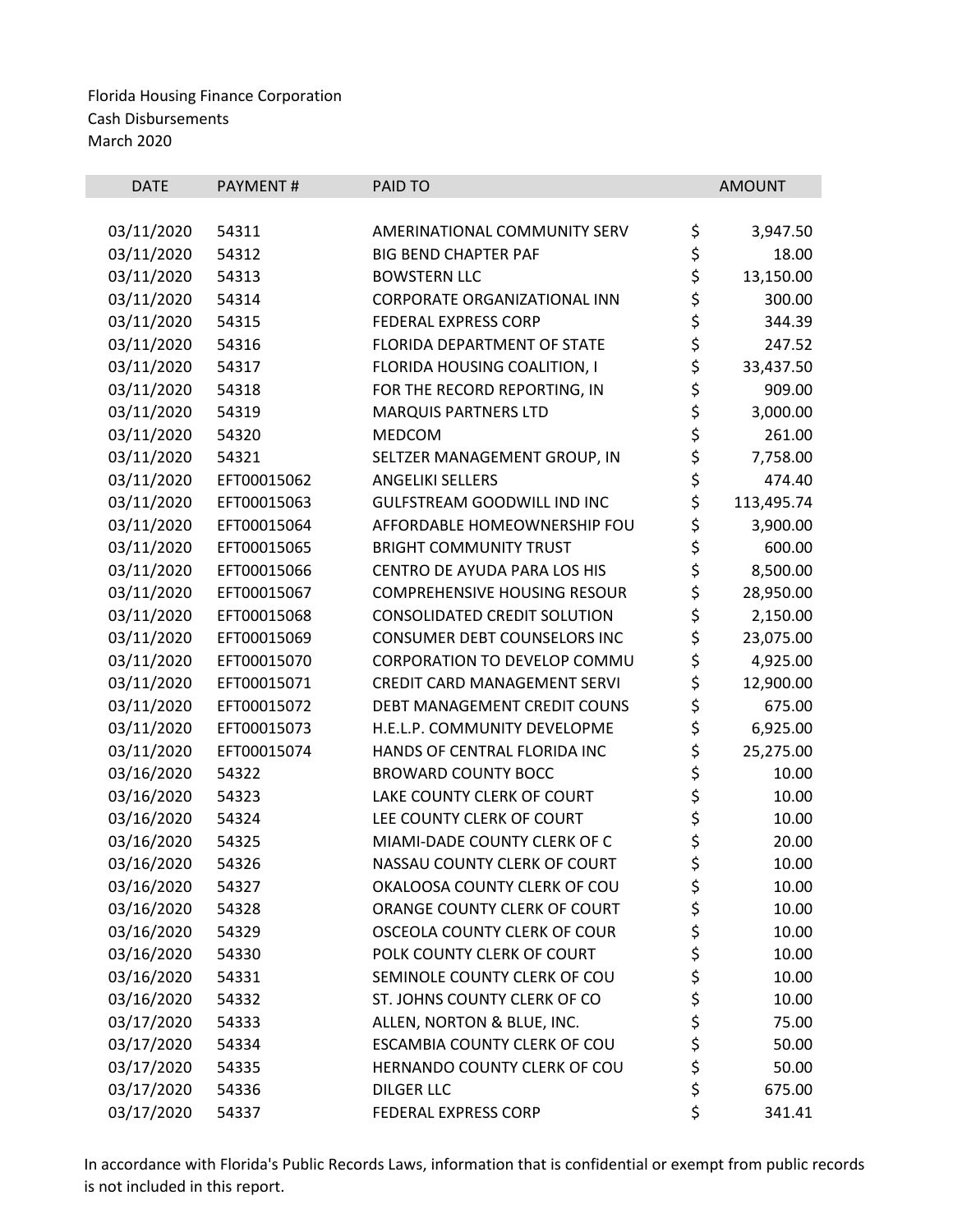| <b>DATE</b> | <b>PAYMENT#</b> | PAID TO                             |          | <b>AMOUNT</b> |
|-------------|-----------------|-------------------------------------|----------|---------------|
|             |                 |                                     |          |               |
| 03/17/2020  | 54338           | FLORIDA DEPARTMENT OF STATE         | \$       | 42.88         |
| 03/17/2020  | 54339           | FLORIDA UCC, INC.                   | \$       | 3.00          |
| 03/17/2020  | 54340           | THE LSH GROUP LLC                   |          | 337.50        |
| 03/17/2020  | 54341           | OFFICE DEPOT                        | ややす      | 109.71        |
| 03/17/2020  | 54342           | SHI INTERNATIONAL CORP.             |          | 314.19        |
| 03/17/2020  | 54343           | <b>TOSHIBA FINANCIAL SERVICES</b>   |          | 381.31        |
| 03/17/2020  | 54344           | THOMSON REUTERS-WEST                | \$       | 2,047.97      |
| 03/18/2020  | 54345           | CHARLOTTE COUNTY CLERK OF CO        | \$<br>\$ | 10.00         |
| 03/18/2020  | 54346           | LEE COUNTY CLERK OF COURT           |          | 10.00         |
| 03/18/2020  | 54347           | MIAMI-DADE COUNTY CLERK OF C        | \$       | 10.00         |
| 03/18/2020  | 54348           | ST. JOHNS COUNTY CLERK OF CO        | \$       | 10.00         |
| 03/18/2020  | 54349           | <b>ERNST &amp; YOUNG</b>            | \$<br>\$ | 100,000.00    |
| 03/18/2020  | 54350           | <b>HOUSTON STREET MANOR LIMITED</b> |          | 2,964.00      |
| 03/18/2020  | 54351           | OFFICE DEPOT                        | \$       | 65.85         |
| 03/18/2020  | 54352           | SELTZER MANAGEMENT GROUP, IN        |          | 865.00        |
| 03/23/2020  | 54353           | <b>BAY COUNTY CLERK OF COURT</b>    | \$\$\$\$ | 20.00         |
| 03/23/2020  | 54354           | BREVARD COUNTY CLERK OF COUR        |          | 150.00        |
| 03/23/2020  | 54355           | <b>BROWARD COUNTY BOCC</b>          |          | 200.00        |
| 03/23/2020  | 54356           | CHARLOTTE COUNTY CLERK OF CO        | \$       | 10.00         |
| 03/23/2020  | 54357           | <b>CITRUS COUNTY CLERK OF COURT</b> | \$<br>\$ | 30.00         |
| 03/23/2020  | 54358           | <b>CLAY COUNTY CLERK OF COURT</b>   |          | 20.00         |
| 03/23/2020  | 54359           | <b>COLLIER COUNTY CLERK OF COUR</b> |          | 20.00         |
| 03/23/2020  | 54360           | COLUMBIA COUNTY CLERK OF COU        | \$\$\$   | 10.00         |
| 03/23/2020  | 54361           | DUVAL COUNTY CLERK OF COURT         |          | 250.00        |
| 03/23/2020  | 54362           | ESCAMBIA COUNTY CLERK OF COU        | \$       | 20.00         |
| 03/23/2020  | 54363           | FLAGLER COUNTY CLERK OF COUR        | \$       | 10.00         |
| 03/23/2020  | 54364           | HERNANDO COUNTY CLERK OF COU        | \$       | 20.00         |
| 03/23/2020  | 54365           | HIGHLANDS COUNTY CLERK OF CO        | \$       | 10.00         |
| 03/23/2020  | 54366           | HILLSBOROUGH COUNTY CLERK OF        | \$       | 210.00        |
| 03/23/2020  | 54367           | INDIAN RIVER COUNTY CLERK OF        | \$       | 10.00         |
| 03/23/2020  | 54368           | LAKE COUNTY CLERK OF COURT          | \$       | 40.00         |
| 03/23/2020  | 54369           | LEE COUNTY CLERK OF COURT           | \$       | 80.00         |
| 03/23/2020  | 54370           | LEON COUNTY CLERK OF COURT          | \$       | 20.00         |
| 03/23/2020  | 54371           | MANATEE COUNTY CLERK OF COUR        | \$<br>\$ | 40.00         |
| 03/23/2020  | 54372           | MARION COUNTY CLERK OF COURT        |          | 20.00         |
| 03/23/2020  | 54373           | MIAMI-DADE COUNTY CLERK OF C        | \$       | 230.00        |
| 03/23/2020  | 54374           | MONROE COUNTY CLERK OF COURT        | \$       | 10.00         |
| 03/23/2020  | 54375           | NASSAU COUNTY CLERK OF COURT        | \$       | 10.00         |
| 03/23/2020  | 54376           | OKALOOSA COUNTY CLERK OF COU        | \$       | 10.00         |
| 03/23/2020  | 54377           | ORANGE COUNTY CLERK OF COURT        | \$       | 210.00        |